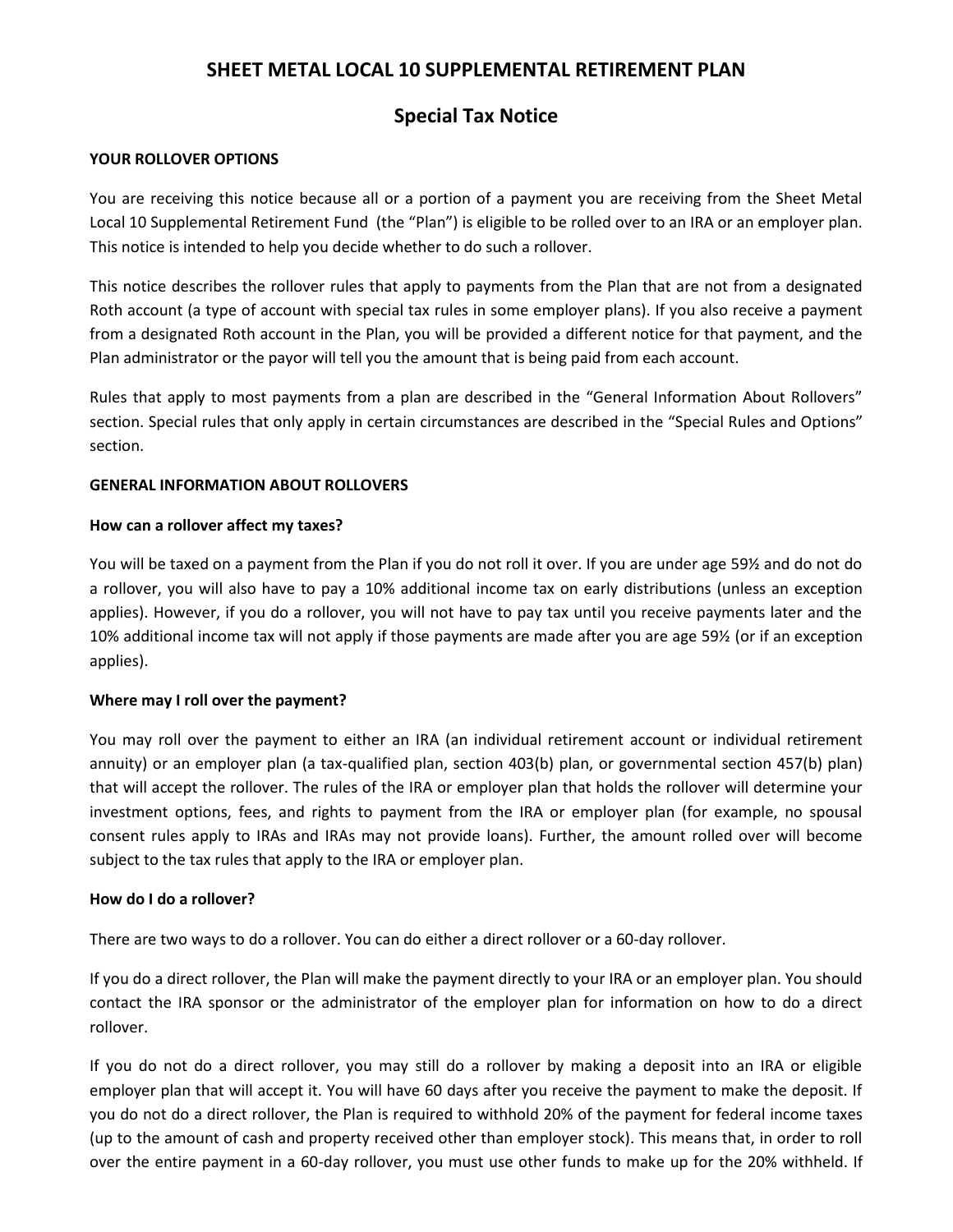you do not roll over the entire amount of the payment, the portion not rolled over will be taxed and will be subject to the 10% additional income tax on early distributions if you are under age 59½ (unless an exception applies).

# **How much may I roll over?**

If you wish to do a rollover, you may roll over all or part of the amount eligible for rollover. Any payment from the Plan is eligible for rollover, except:

- Certain payments spread over a period of at least 10 years or over your life or life expectancy (or the lives or joint life expectancy of you and your beneficiary)
- Required minimum distributions after age 70½ (or after death)
- Corrective distributions of contributions that exceed tax law limitations

The Plan administrator or the payor can tell you what portion of a payment is eligible for rollover.

# **If I don't do a rollover, will I have to pay the 10% additional income tax on early distributions?**

If you are under age 59½, you will have to pay the 10% additional income tax on early distributions for any payment from the Plan (including amounts withheld for income tax) that you do not roll over, unless one of the exceptions listed below applies. This tax is in addition to the regular income tax on the payment not rolled over.

The 10% additional income tax does not apply to the following payments from the Plan:

- Payments made after you separate from service if you will be at least age 55 in the year of the separation
- Payments that start after you separate from service if paid at least annually in equal or close to equal amounts over your life or life expectancy (or the lives or joint life expectancy of you and your beneficiary)
- Payments made due to disability
- Payments after your death
- Corrective distributions of contributions that exceed tax law limitations
- Payments made directly to the government to satisfy a federal tax levy
- Payments made under a qualified domestic relations order (QDRO)
- Payments up to the amount of your deductible medical expenses
- Certain payments made while you are on active duty if you were a member of a reserve component called to duty after September 11, 2001 for more than 179 days

## **If I do a rollover to an IRA, will the 10% additional income tax apply to early distributions from the IRA?**

If you receive a payment from an IRA when you are under age 59½, you will have to pay the 10% additional income tax on early distributions from the IRA, unless an exception applies. In general, the exceptions to the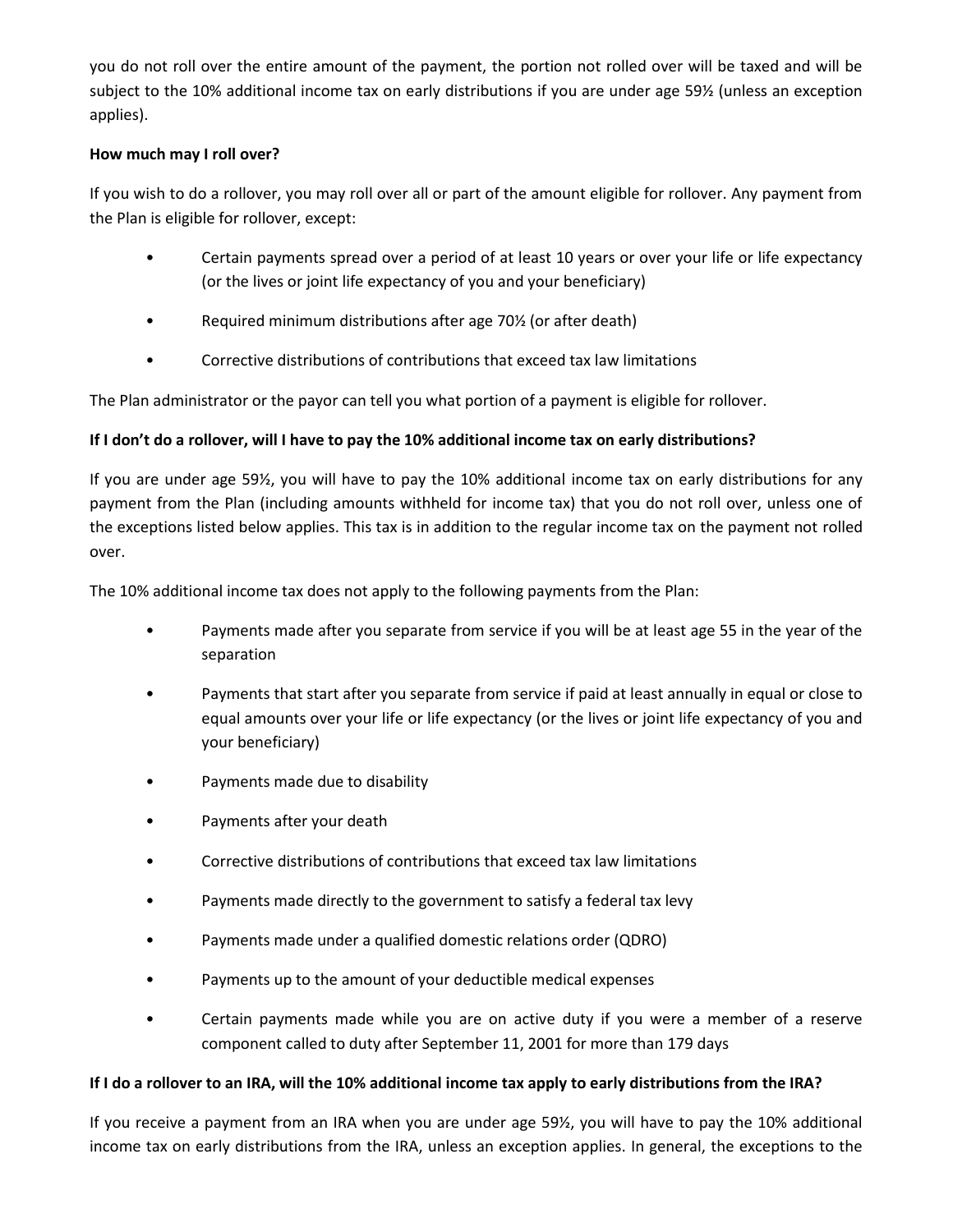10% additional income tax for early distributions from an IRA are the same as the exceptions listed above for early distributions from a plan. However, there are a few differences for payments from an IRA, including:

- There is no exception for payments after separation from service that are made after age 55.
- The exception for qualified domestic relations orders (QDROs) does not apply (although a special rule applies under which, as part of a divorce or separation agreement, a tax-free transfer may be made directly to an IRA of a spouse or former spouse).
- The exception for payments made at least annually in equal or close to equal amounts over a specified period applies without regard to whether you have had a separation from service.
- There are additional exceptions for (1) payments for qualified higher education expenses, (2) payments up to \$10,000 used in a qualified first-time home purchase, and (3) payments for health insurance premiums after you have received unemployment compensation for 12 consecutive weeks (or would have been eligible to receive unemployment compensation but for self-employed status).

#### **Will I owe State income taxes?**

This notice does not describe any State or local income tax rules (including withholding rules).

#### **SPECIAL RULES AND OPTIONS**

#### **If you miss the 60-day rollover deadline**

Generally, the 60-day rollover deadline cannot be extended. However, the IRS has the limited authority to waive the deadline under certain extraordinary circumstances, such as when external events prevented you from completing the rollover by the 60-day rollover deadline. To apply for a waiver, you must file a private letter ruling request with the IRS. Private letter ruling requests require the payment of a nonrefundable user fee. For more information, see IRS Publication 590-A, *Contributions to Individual Retirement Arrangements (IRAs)*.

## **If you were born on or before January 1, 1936**

If you were born on or before January 1, 1936 and receive a lump sum distribution that you do not roll over, special rules for calculating the amount of the tax on the payment might apply to you. For more information, see IRS Publication 575, *Pension and Annuity Income*.

## **If you roll over your payment to a Roth IRA**

If you roll over a payment from the Plan to a Roth IRA, a special rule applies under which the amount of the payment rolled over (reduced by any after-tax amounts) will be taxed. However, the 10% additional income tax on early distributions will not apply (unless you take the amount rolled over out of the Roth IRA within 5 years, counting from January 1 of the year of the rollover).

If you roll over the payment to a Roth IRA, later payments from the Roth IRA that are qualified distributions will not be taxed (including earnings after the rollover). A qualified distribution from a Roth IRA is a payment made after you are age 59½ (or after your death or disability, or as a qualified first-time homebuyer distribution of up to \$10,000) and after you have had a Roth IRA for at least 5 years. In applying this 5-year rule, you count from January 1 of the year for which your first contribution was made to a Roth IRA. Payments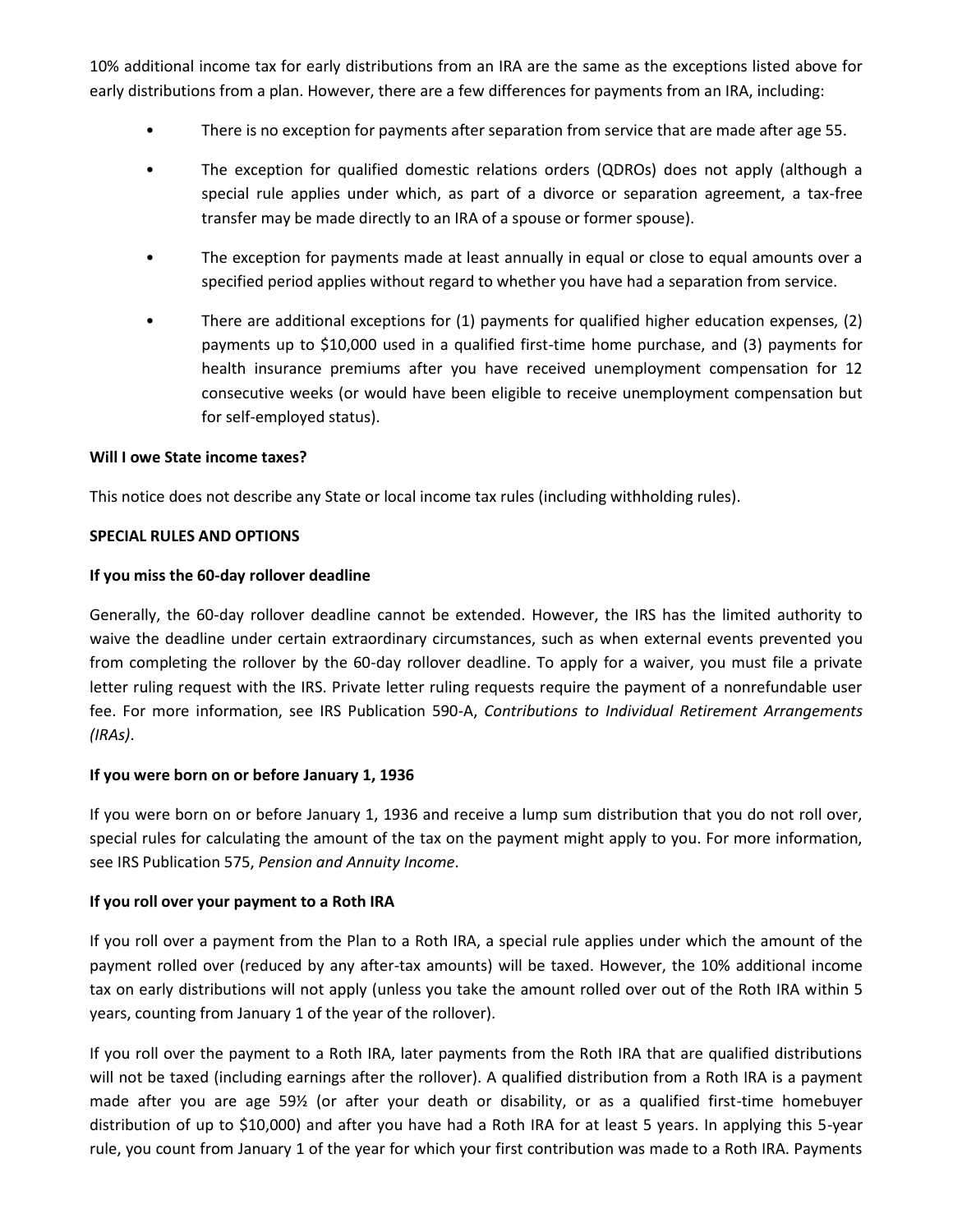from the Roth IRA that are not qualified distributions will be taxed to the extent of earnings after the rollover, including the 10% additional income tax on early distributions (unless an exception applies). You do not have to take required minimum distributions from a Roth IRA during your lifetime. For more information, see IRS Publication 590-A, *Contributions to Individual Retirement Arrangements (IRAs)*, and IRS Publication 590-B, *Distributions from Individual Retirement Arrangements (IRAs).* 

## **If you are not a plan participant**

Payments after death of the participant. If you receive a distribution after the participant's death that you do not roll over, the distribution will generally be taxed in the same manner described elsewhere in this notice. However, the 10% additional income tax on early distributions and the special rules for public safety officers do not apply, and the special rule described under the section "If you were born on or before January 1, 1936" applies only if the participant was born on or before January 1, 1936.

**If you are a surviving spouse.** If you receive a payment from the Plan as the surviving spouse of a deceased participant, you have the same rollover options that the participant would have had, as described elsewhere in this notice. In addition, if you choose to do a rollover to an IRA, you may treat the IRA as your own or as an inherited IRA.

An IRA you treat as your own is treated like any other IRA of yours, so that payments made to you before you are age 59½ will be subject to the 10% additional income tax on early distributions (unless an exception applies) and required minimum distributions from your IRA do not have to start until after you are age 70½.

If you treat the IRA as an inherited IRA, payments from the IRA will not be subject to the 10% additional income tax on early distributions. However, if the participant had started taking required minimum distributions, you will have to receive required minimum distributions from the inherited IRA. If the participant had not started taking required minimum distributions from the Plan, you will not have to start receiving required minimum distributions from the inherited IRA until the year the participant would have been age 70½.

**If you are a surviving beneficiary other than a spouse**. If you receive a payment from the Plan because of the participant's death and you are a designated beneficiary other than a surviving spouse, the only rollover option you have is to do a direct rollover to an inherited IRA. Payments from the inherited IRA will not be subject to the 10% additional income tax on early distributions. You will have to receive required minimum distributions from the inherited IRA.

Payments under a qualified domestic relations order. If you are the spouse or former spouse of the participant who receives a payment from the Plan under a qualified domestic relations order (QDRO), you generally have the same options the participant would have (for example, you may roll over the payment to your own IRA or an eligible employer plan that will accept it). Payments under the QDRO will not be subject to the 10% additional income tax on early distributions.

## **If you are a nonresident alien**

If you are a nonresident alien and you do not do a direct rollover to a U.S. IRA or U.S. employer plan, instead of withholding 20%, the Plan is generally required to withhold 30% of the payment for federal income taxes. If the amount withheld exceeds the amount of tax you owe (as may happen if you do a 60-day rollover), you may request an income tax refund by filing Form 1040NR and attaching your Form 1042-S. See Form W-8BEN for claiming that you are entitled to a reduced rate of withholding under an income tax treaty. For more